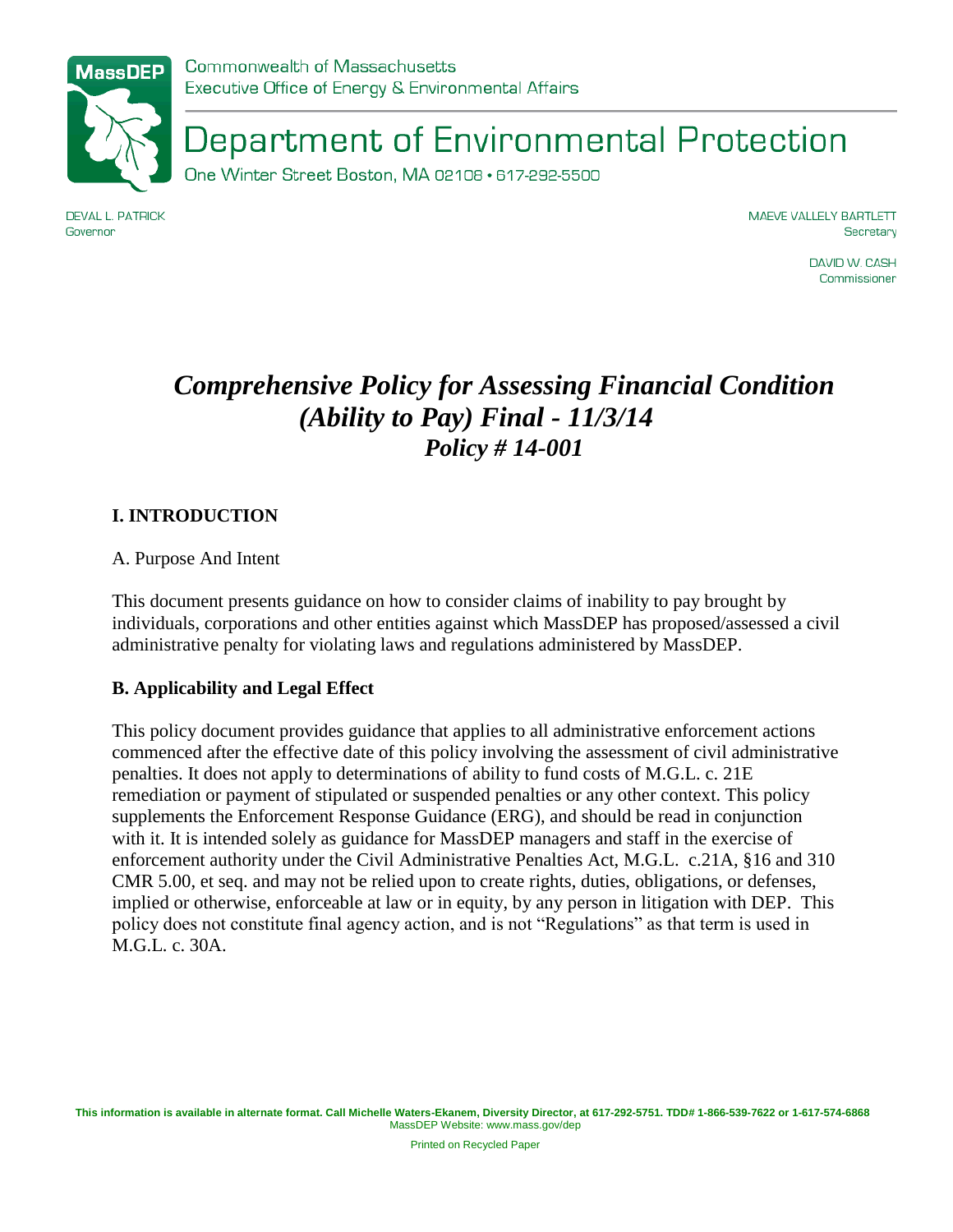# **C. Confidentiality of Financial Information**

Financial information submitted to MassDEP under this policy shall be deemed to be exempt from public disclosure to the extent allowable under the public records law or other applicable laws or legal guidance from the Secretary of the Commonwealth, Supervisor of Public Records.

# **II. DEFINITIONS**

As used throughout this policy, the following terms shall have the following meanings, unless the context clearly indicates otherwise.

**Ability To Pay or ATP** means MassDEP's assessment of the claimant's financial condition and resources available to pay a penalty.

**Certification** means the written verification statement signed by an authorized representative of the claimant, certifying that the information provided is true and correct, under pains and penalties of perjury.

**Business Net Assets Available** means a legal entity's net assets available to pay the penalty, and shall include, but not be limited to, the equity in all bank accounts, financial investments, stocks, bonds, cash value life insurance, vehicles, vessels, real property, personal property and other tangible assets, less outstanding liabilities.

Notwithstanding the foregoing, where, based upon its review of all Business Net Assets Available, MassDEP deems that certain tangible and intangible assets are necessary for the continuity of claimant's primary business operation, these assets shall not be included in the calculation of Business Net Assets Available if the sale and encumbrance of these assets would eliminate the ability of the business to continue its primary business operation. Furthermore, at the discretion of MassDEP, loans from shareholders or owners, paid-in capital, capital stock, retained earnings and other adjustments to shareholder's equity may not be considered as part of liabilities of the claimant.<sup>1</sup>

**Civil Administrative Penalty** or **Penalty** shall mean a civil administrative penalty that MassDEP seeks to assess pursuant to M.G.L. c. 21A, § 16 and 310 CMR 5.00, et seq.

**Claimant** means the individual or legal entity against which the penalty is proposed/assessed and who/that is making a claim of not being able to pay a civil penalty pursuant to this policy. Businesses may be in any legally accepted form, including but not limited to: sole proprietorships; partnerships; corporations; limited liability companies and limited liability partnerships.

**Corrective Action Cost (CAC)** means the cost to return to and maintain compliance with the requirements violated.

 $\overline{a}$ 

<sup>&</sup>lt;sup>1</sup> Where the primary business activity is a passive real estate investment, MassDEP may include the real estate in the Net Assets Available.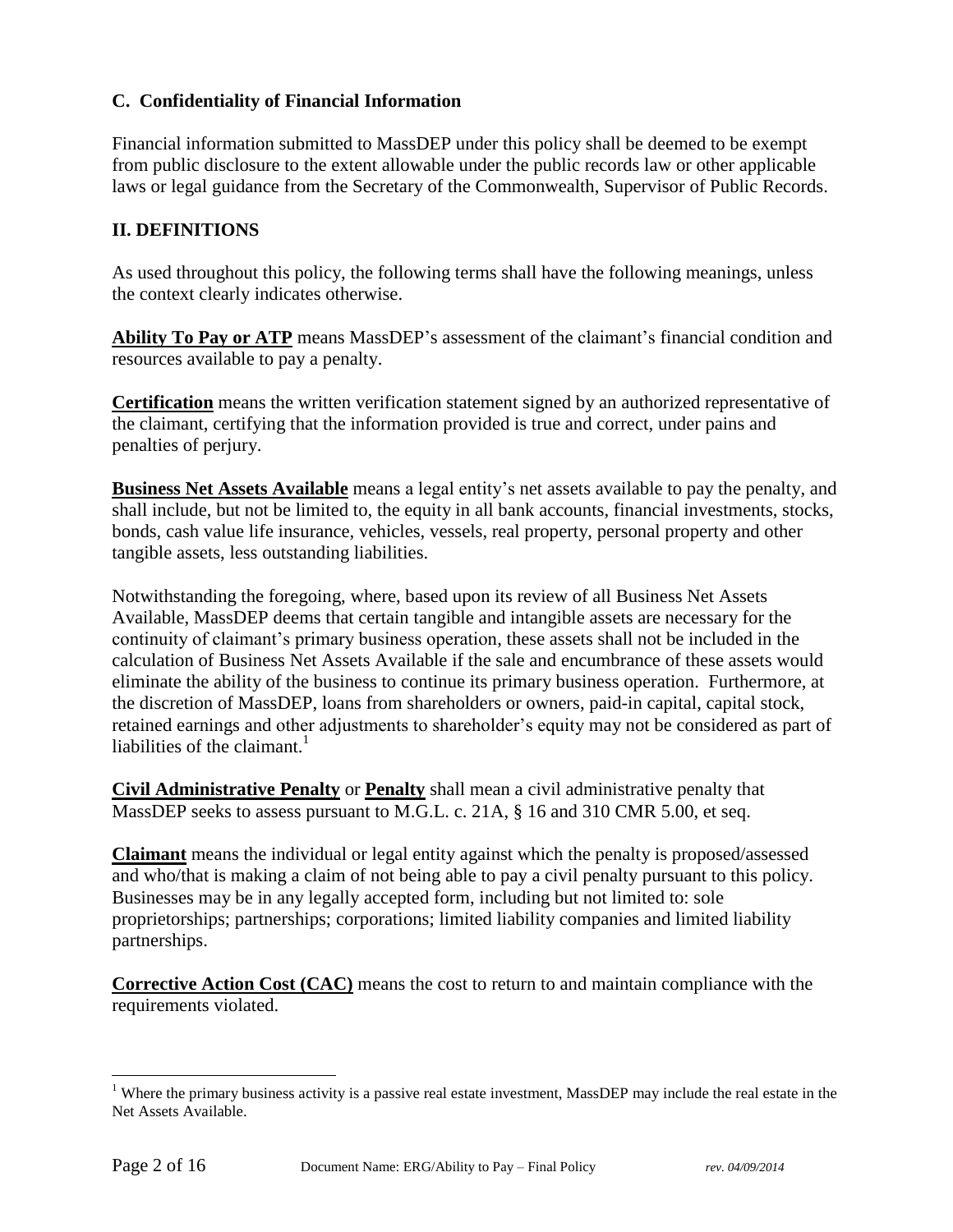**Individual** means a natural person or unincorporated proprietorship; not a corporation, LLC, Trust, or other legal entity.

**Individual Financial Data Request Form or IFDRF** means the form attached to this policy to request financial information from the individual claimant such as income, assets, living expenses and other relevant information.

**Individual Net Assets Available** means net assets available to pay the penalty, and shall include, but not be limited to, the equity in all bank accounts, financial investments, stocks, bonds, cash value life insurance, vehicles, vessels, real property, personal property and other tangible assets.

Notwithstanding the foregoing, the following shall not be included in the calculation of Individual Net Assets Available:

- Designated Internal Revenue Service-recognized retirement accounts such as Individual Retirement Accounts established pursuant to §§408 and 408A, and deferred compensation accounts pursuant to §§401(k), 403(b) and 457 of the Internal Revenue Code, unless the claimant is retired;
- Designated Internal Revenue Service-recognized medical spending accounts such those authorized under §125 of the Internal Revenue Code or medical savings accounts authorized by Title III of the Health Insurance Portability and Accountability Act of 1996;
- Designated Internal Revenue Service-recognized Education Savings Accounts such as Coverdell Education Savings Accounts (formerly Educational IRA) or 529 qualified state tuition plan;
- The first five hundred thousand dollars (\$500,000) in equity of the principal residence of an individual (regardless of whether the individual has filed a Declaration of Homestead pursuant to Massachusetts General Laws, Ch. 188, §1-10). This exemption does not apply to property held by a trust or corporation;
- Vehicles necessary for the ordinary use of the claimant and his or her family;
- Clothing and other personal possessions necessary for providing for the ordinary needs of the claimant and his/her family; and
- Tangible property required for the claimant's ongoing primary income generating activities, if the sale and encumbrance of the property would eliminate the ability to continue to generate income.

**Legal entity** means a lawful or legally standing [association,](http://thelawdictionary.org/association/) [corporation,](http://thelawdictionary.org/corporation/) limited liability company, limited liability [partnership,](http://thelawdictionary.org/partnership/) partnership, or trust, but not an individual.

**Year** means the fiscal year of the claimant, unless the context clearly means that it refers to a calendar year.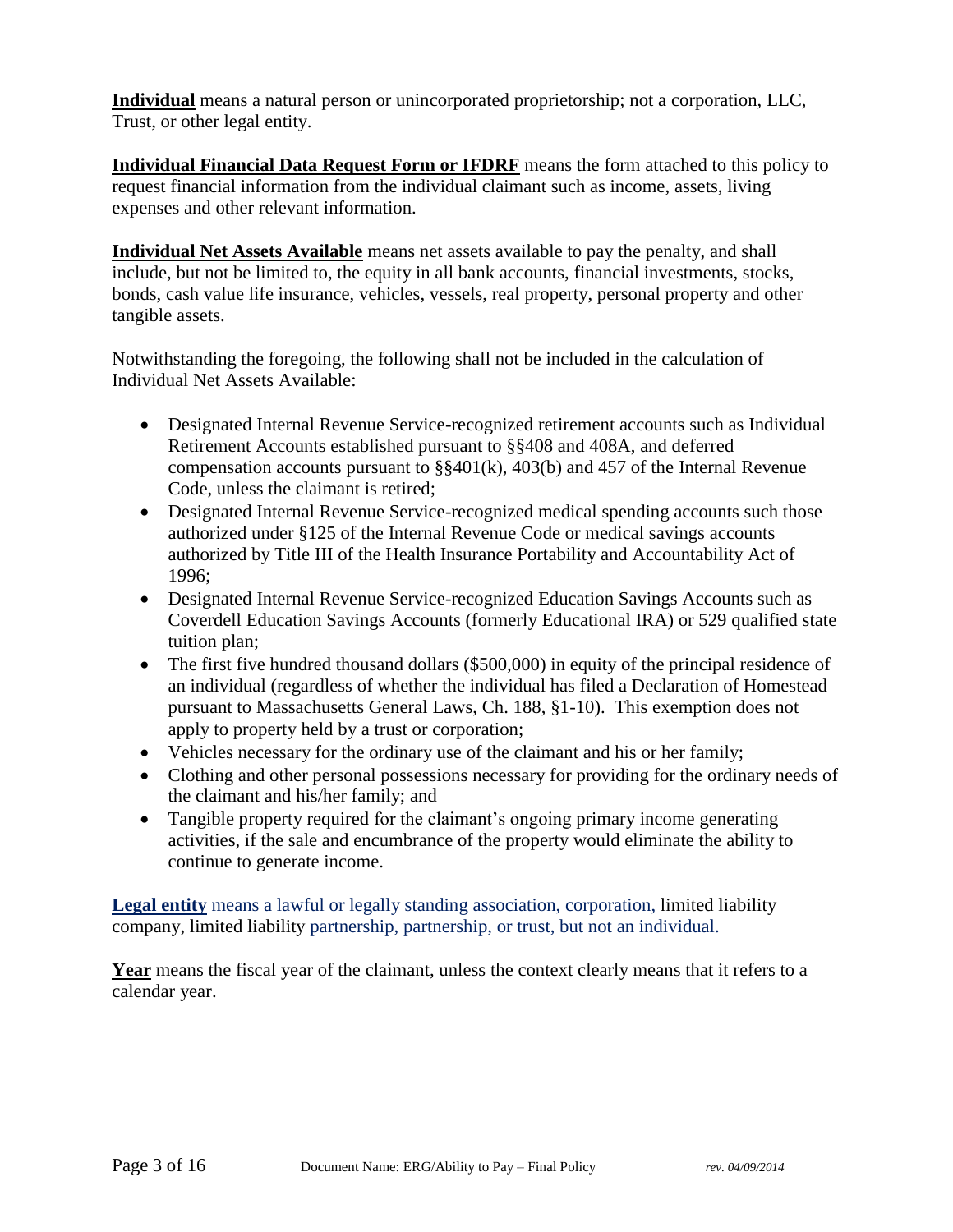## **III. POLICY STATEMENT**

In accordance with M.G.L. c.21A and 310 CMR 5.00 et seq., MassDEP considers financial condition as one of several factors when assessing a civil administrative penalty. MassDEP's consideration is based on the information known to it at the time the penalty is calculated. In the absence of information regarding the violator's financial condition that would support a penalty reduction, MassDEP makes no downward adjustment of the initial penalty calculation for inability to pay. If, during the enforcement process, a claimant asserts that it has a lack of ability to pay the proposed/assessed penalty, MassDEP may reconsider this adjustment factor after reviewing financial documentation of the purported inability submitted by the claimant in accordance with the requirements of this policy. MassDEP may also consider any other available documentation, including, but not limited to, publicly available information. Under this policy, the claimant has the burden of demonstrating to MassDEP that the claimant is unable to pay the proposed/assessed penalty. At any point in applying this policy, MassDEP staff may contact the MassDEP Senior Financial Analysis Manager for consultation or assistance in determining the amount that a claimant is able to pay.

# **IV. DETERMINING INABILITY TO PAY**

For the purposes of considering the financial condition factor under this policy and whether MassDEP will use its discretion to adjust an assessed/proposed penalty, MassDEP will consider, among other factors: the actions necessary to achieve compliance, their associated corrective action costs (CAC) and the effect the proposed penalty will have on the claimant's ability to take the corrective action.

- For individual claimants:
	- MassDEP will consider the income, living expenses, and assets of spouses and dependents (as shown on the federal tax returns) of the claimant.
	- MassDEP generally will consider income and assets of unincorporated businesses owned by the individual or his/her spouse as income available for the individual to pay a penalty.
	- MassDEP generally will not consider the income of incorporated businesses owned by the individual or his/her spouse as income available for the individual to pay a penalty unless the income flows to the owner (as in an "S" corporation, for example). However, MassDEP will consider salaries, dividends, and other benefits and payments passed from the corporation to the claimant and his/her spouse as income available for the individual to pay a penalty and will also consider the value of any ownership interest in the business as available.
- For legal entity claimants, MassDEP may review the business structure of the claimant and the relationship between the claimant and any closely affiliated entities.
	- If a claimant is a wholly owned subsidiary of a corporation, then the finances of the corporation and all of its other subsidiaries and affiliates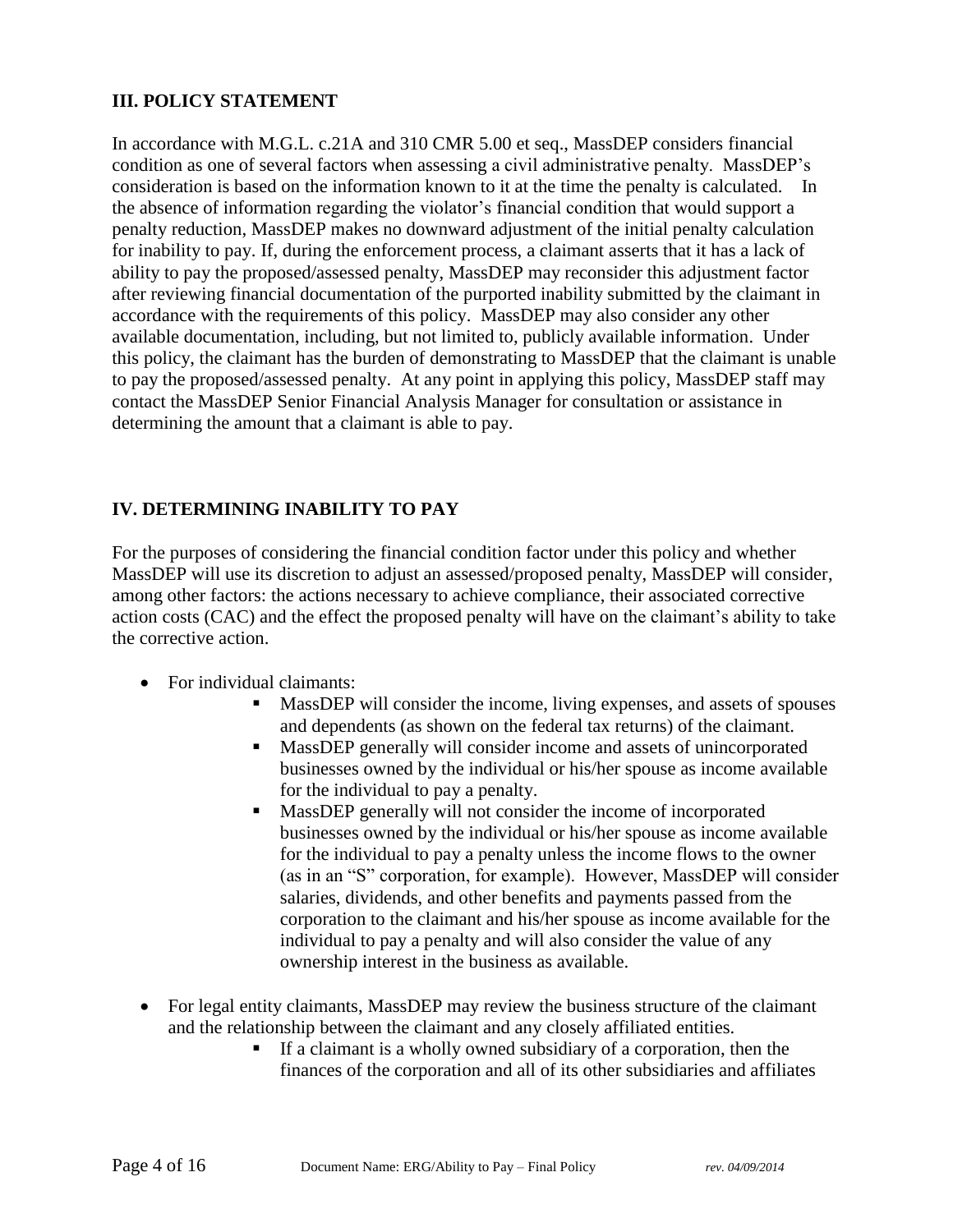may be considered for the purposes of determining financial condition at the sole discretion of MassDEP.

- If the claimant's affiliated legal entities have substantially the same ownership or control, then the claimant and its closely affiliated entities may be considered a single entity for the purposes of determining financial condition, at the sole discretion of MassDEP.
- If a claimant has changed its business structure but maintains substantially similar ownership or control of a predecessor business, the two entities may be considered a single business entity for the purposes of determining financial condition under this policy.
- MassDEP will generally not consider an owner's individual income or assets as available for an incorporated business to pay a penalty unless the facts indicate that the finances of the individual and business are so intertwined that they operate as one entity.

Notwithstanding the foregoing, nothing contained in this policy shall be construed as to deem an individual claimant's spouse or dependents, or a legal entity's other closely affiliated entities, liable for a violation.

# **A. Information Requirements**

MassDEP has determined that certain information is required in order to assess the validity of a claimant's claim of inability to pay. A claimant seeking MassDEP's consideration of its financial condition under this policy must provide the required information in order for MassDEP to evaluate such a claim. Absent the claimant's provision of the necessary information, MassDEP's initial penalty calculation will not be reduced based upon an assertion of inability to pay.

MassDEP may request additional information as necessary to assist it in its evaluation and reserves the right to conduct an independent investigation to confirm the accuracy and completeness of any material submitted.

> a) **Tax Returns**: All Claimants must provide signed and legible complete final copies of their three (3) most recently-filed federal tax returns including all schedules, statements, forms, worksheets and attachments, and an executed copy of IRS Form 4506T. These tax returns should be for the three (3) most recent tax years for which returns were due. Claimants must explain the absence of any year (such as an extension of time to file) and provide supporting documentation to MassDEP. Claimants may provide additional tax returns if they believe such returns provide a more complete picture of their financial condition. MassDEP may request additional federal returns, to assist in its evaluation of an inability-topay claim. MassDEP may also request additional information as necessary to provide an adequate understanding of particular items listed on the tax returns. Staff should not request Massachusetts state tax returns, and, if received, should return them uninspected.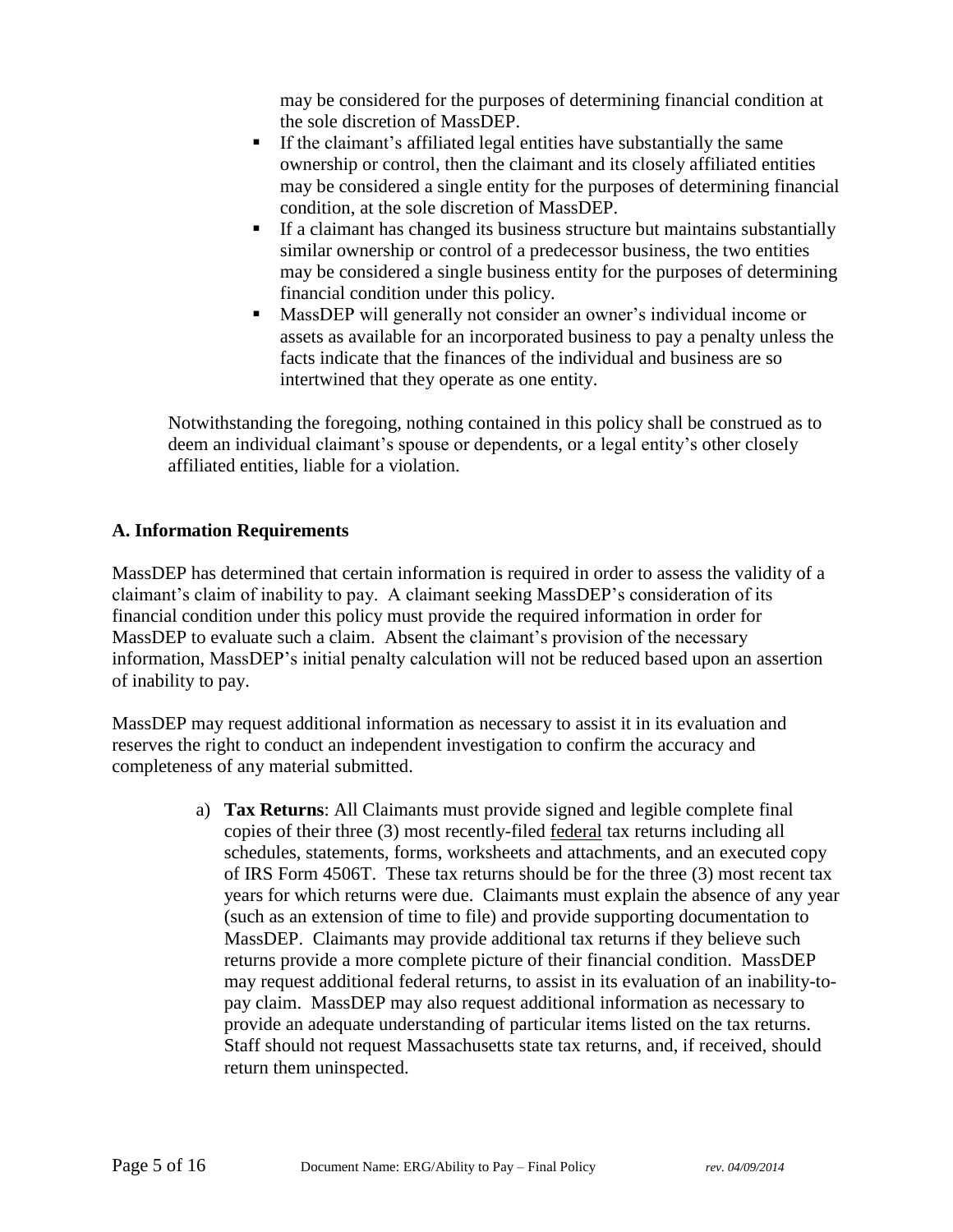b) **Individual Financial Data Request Form:** Individual claimants must completely and legibly fill out the required Individual Financial Data Request Form(s) attached to this Policy.

All claimants should be prepared to provide reasonable documentation for items submitted pursuant to this policy, such as proof of mortgage amount or receipts for particular expenses.

- c) **Justification for Claim**: In its sole discretion MassDEP may require claimants asserting an inability to pay to provide a written justification for their contention that they have insufficient financial resources to pay the proposed/assessed penalty, with specific reference to the information provided above. MassDEP may also require a formal explanation of any mitigating factors that should be noted when reviewing the financial information. Such factors shall include, but not be limited to, estimates of corrective action cost estimates that the claimant will undertake to return to compliance.
- d) **Certification:** All materials submitted by the claimant shall be accompanied by the following certification statement that is signed by the claimant:

*I, [name of person authorized to act on behalf of claimant], attest under the pains and penalties of perjury:*

- *(a) that I have personally examined and am familiar with the information contained in this submittal, including any and all documents accompanying this certification statement;*
- *(b) that, based on my inquiry of those individuals responsible for obtaining the information, the information contained in this submittal is to the best of my knowledge and belief, true, accurate, and complete; and*
- *(c) that I am authorized and empowered to act on behalf of the claimant; and*

*I* am aware that there are significant penalties, including but not *limited to, possible fines and imprisonment, for submitting false, misleading, inaccurate, or incomplete information.*

A blank copy of the Certification Statement that must be submitted by all claimants is attached to this policy.

## **B. Initial Analysis of Claim**

MassDEP primarily relies upon two possible indicators to determine whether or not to adjust the proposed/assessed penalty based upon financial condition: (a) Estimated Available Cash Flow Projection Analysis (the "Cash Flow Analysis"); and (b) Net Assets Available Analysis ("Asset Analysis"). In conducting the analyses under this process, MassDEP will perform an initial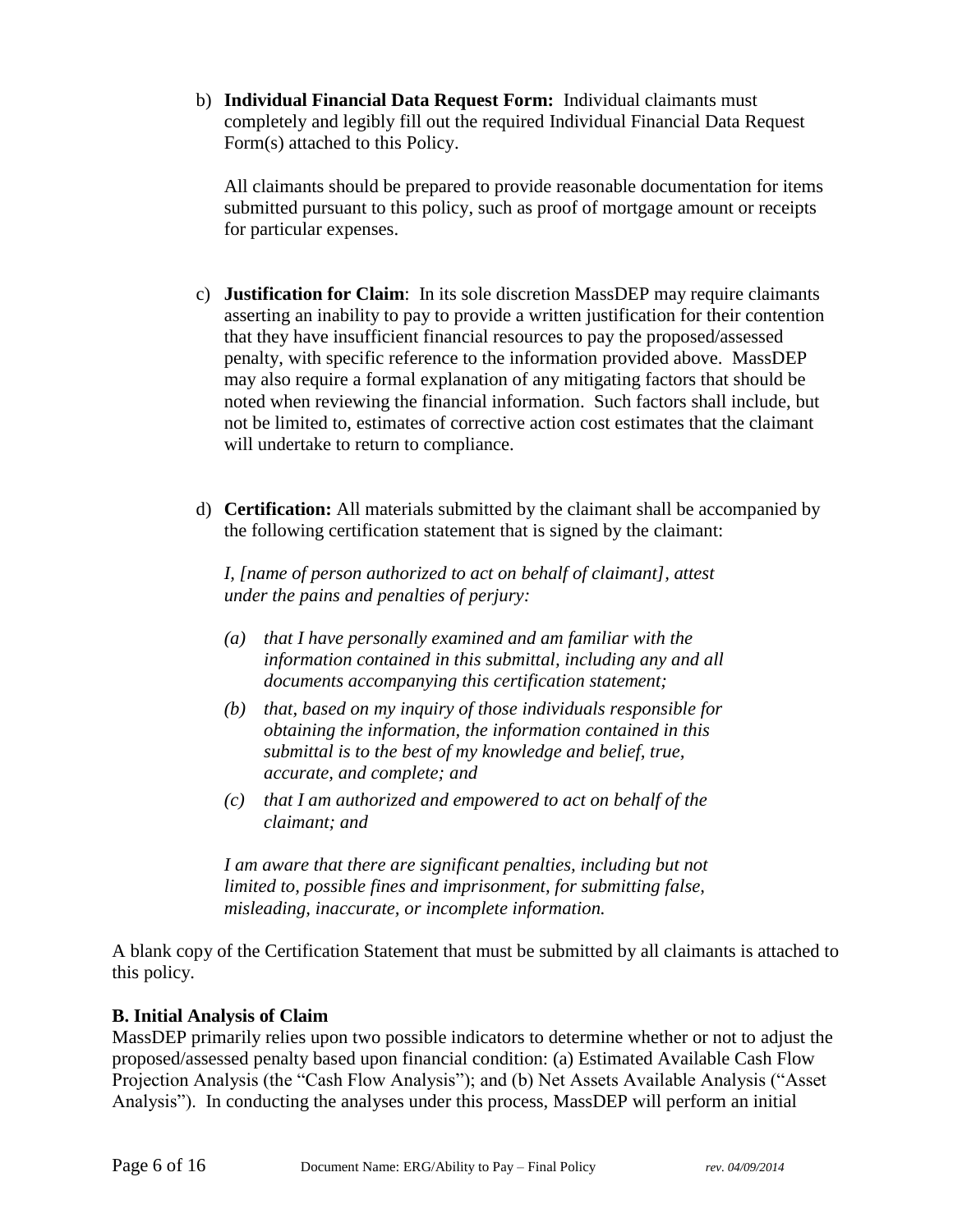analysis using the information provided. If circumstances warrant, a Secondary Analysis or Tertiary Analysis may also be performed. If MassDEP determines that it is appropriate, MassDEP shall submit IRS form 4506-T (one of the information requirements listed in section IV.A.a), to the Internal Revenue Service to verify that the information the claimant has submitted to MassDEP is the same information that was submitted to the IRS.

1. Cash Flow Analysis<sup>2</sup>

The cash-flow analysis is performed using a method that forecasts income and expenses over the next five years (other than for persons who are retired) based upon the information from a minimum of the three most recently filed tax returns. The cash flow analysis determines the claimant's ability to pay a penalty based on the projected surplus available cash flow.

This method involves taking a weighted average of the claimant's net income (gross income minus expenses, excluding depreciation) for the past three (3) years; projecting the total net income over the next five (5) years based on this weighted average, and then allocating a standard percentage of the sum of the projected five year net income to pay for corrective actions and penalties. The details of how to perform this analysis for claimants that are legal entities are included in Appendix A; the details of how to perform this analysis for claimants who are individuals are included in Appendix B.

For claimants who are retirees, the "five year" projection is replaced with a projection that is derived from remaining life expectancy plus five years. For a retired claimant with a spouse, the analysis is based upon the life expectancy of either the claimant or the spouse, whichever is longer.

## 2. Net Assets Analysis

The Net Assets Available analysis involves quantifying the assets available to pay the assessed penalty. The details of how to perform this analysis are included in Appendix C for claimants that are legal entities and Appendix D for claimants who are individuals.

# 3. Interpretation of Results of Initial Analysis

If the results of either the Initial Cash Flow Analysis or Initial Asset Analysis indicate that the claimant is able to pay the proposed/assessed penalty, no further analysis is necessary and, unless some special circumstance warrants a tertiary analysis, no adjustment to the penalty will be made based on the claimant's claim of financial condition.

<sup>&</sup>lt;sup>2</sup> The analyses under this policy are economic forecasts and not accounting analyses. Therefore, for the purposes of, and as used throughout this policy, the analyses and terms are not meant to adhere to GAAP or any other formalized accounting standards.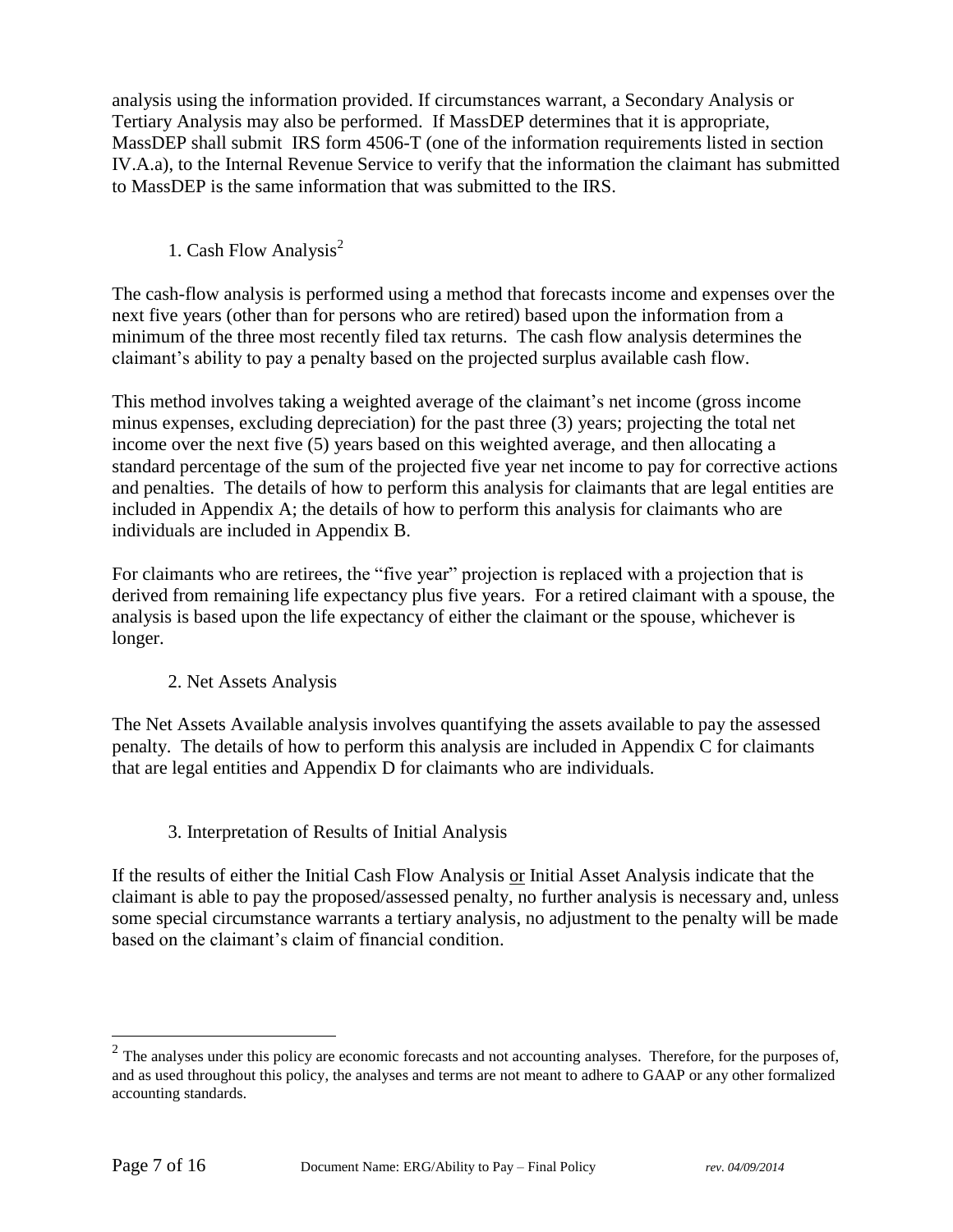If both the Initial Cash Flow Analysis and Initial Asset Analysis indicate that the claimant may be unable to pay the full proposed/assessed penalty, a 'Secondary Analysis' will be conducted to determine the amount of penalty that the claimant is able to pay.

# **C. Secondary Analysis**

For the Initial Analysis, all factual information asserted by the claimant on its tax returns and other documentation was accepted as being true, necessary, proper, and reasonable. When performing the Secondary Analysis, staff should more closely scrutinize the information provided by the claimant on the tax returns and IFDRF or other documents and consider its accuracy and appropriateness. Staff will consider the details of the expenses listed on the tax returns and/or IFDRF to judge whether any expenses may be reduced without significantly impacting necessities for the claimant's family or business operations. Any such reductions should be approved by MassDEP's Senior Financial Analysis Manager.

Based on this review, staff should make any necessary adjustments and repeat both the Cash Flow and Net Assets analyses as outlined in the Appendices. If this additional review indicates that no adjustments should be made, staff should use the results from the initial analysis to determine the amount the claimant can pay.

- 1. Interpretation of Results of Secondary Analysis
	- a. Cash Flow **or** Asset Analysis indicates ability to pay:

If the results indicate that the claimant is able to pay the proposed/assessed penalty, no further analysis may be necessary and no adjustment to the penalty should be made based on the claimant's claim of not being able to pay.

b. Cash Flow **and** Asset Analysis indicate inability to pay

The amount of the penalty that the claimant is able to pay based upon the Secondary Analysis is the higher of the value derived from the Net Asset Analysis or the Cash Flow Analysis, rounded down to the nearest one hundred dollars. **The amounts from these two analyses should not be added or combined to determine the amount that the claimant is able to pay.**

## **D. Tertiary Analysis**

After MassDEP staff has evaluated the claimant's ability to pay based on the Initial Analysis and/or Secondary Analysis, staff should consider whether a Tertiary Analysis is warranted. MassDEP's analysis calculates a claimant's ability to pay a penalty based upon past income and expense levels and current available assets. In its sole discretion, MassDEP may determine that a Tertiary Analysis may be appropriate when some underlying change in circumstance has recently occurred, or will occur in the near future, that will significantly change one or more of the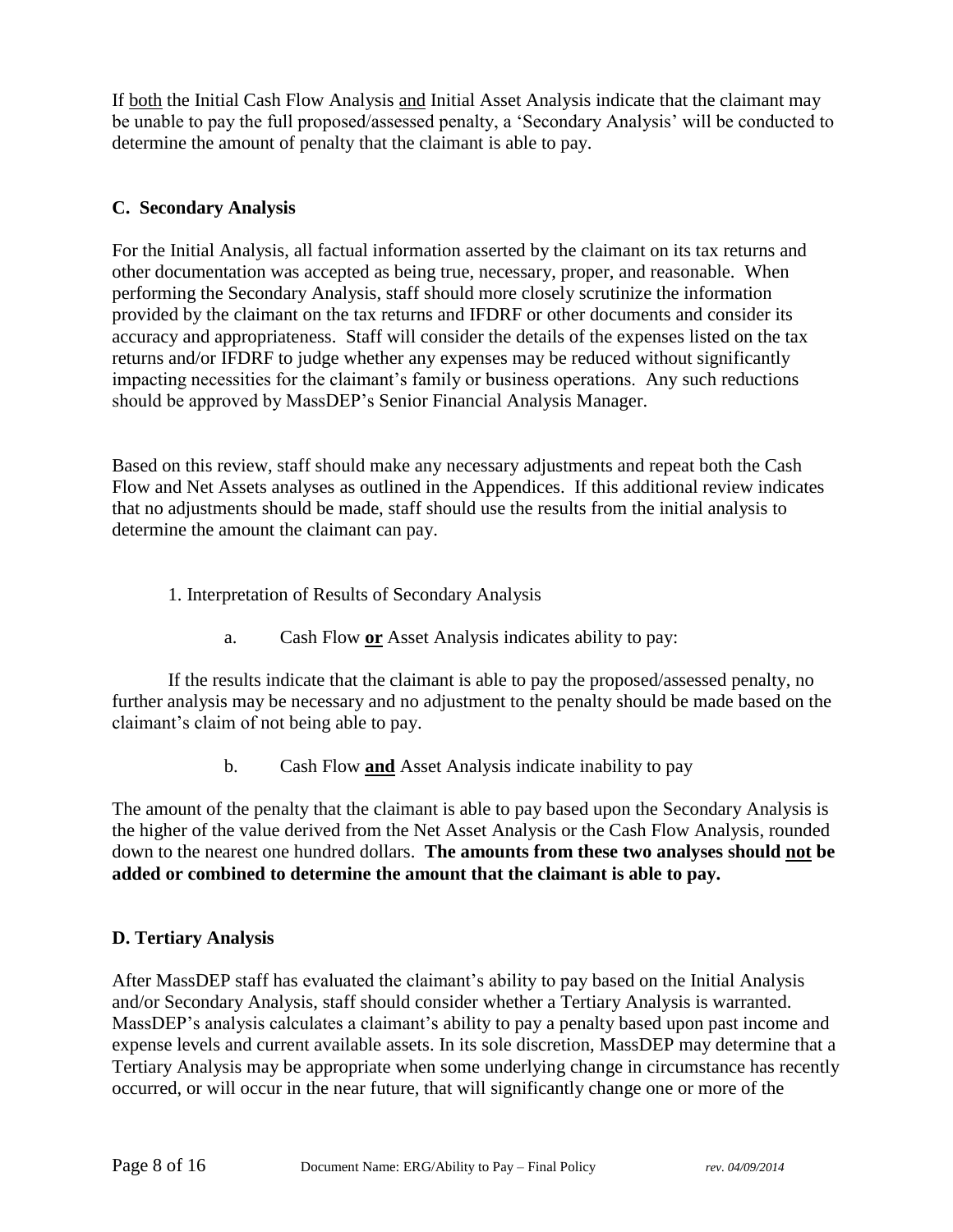underlying expense or income streams or net assets available that formed the basis of the previous analyses. For instance, a retirement, change in job, job loss, disaster causing significant property damage, extraordinary medical expenses, or change in law or new regulatory requirement resulting in new expenses could affect future income. The burden is on the claimant to propose and document any such changes. Tertiary analysis is also appropriate where less than three years of tax data are available or the applicant is an estate or trust.

In those circumstances, MassDEP staff should contact the General Counsel or Deputy Commissioner of Operations or their designee for guidance tailored to the particular situation.

# **V. ADJUSTING THE PENALTY**

Three possible results flow from the MassDEP's consideration of a claimant's assertion of inability to pay the proposed/assessed penalty:

- 1. No adjustment is made to the penalty because the analysis indicates that the claimant has the ability to pay the proposed/assessed penalty. (NOTE: MassDEP may, however, adjust a penalty on the basis of the other factors set forth in M.G.L. c. 21A, sec. 16 and the implementing regulations at 310 CMR 5.25 or MassDEP's mitigation policies.)
- 2. A downward adjustment is made to the penalty because the analysis indicates that the claimant has an inability to pay the proposed/assessed penalty. In some circumstances this could result in no penalty being assessed.

Generally, the determination that the claimant is unable to pay the penalty results in a downward adjustment and the amount assessed is reduced rather than suspended. However, when the reduction results in whole or in part from the consideration of CAC, the penalty reduction may be accomplished by suspending a portion of the penalty to ensure the implementation of the corrective action.

3. No adjustment for financial condition is made even though the analysis shows that the claimant may not be able to pay, due to MassDEP's use of its discretion and other relevant factors. A determination not to reduce the penalty when the analysis indicates an inability to pay requires the approval of the Assistant Commissioner or Regional Director or his/her designee.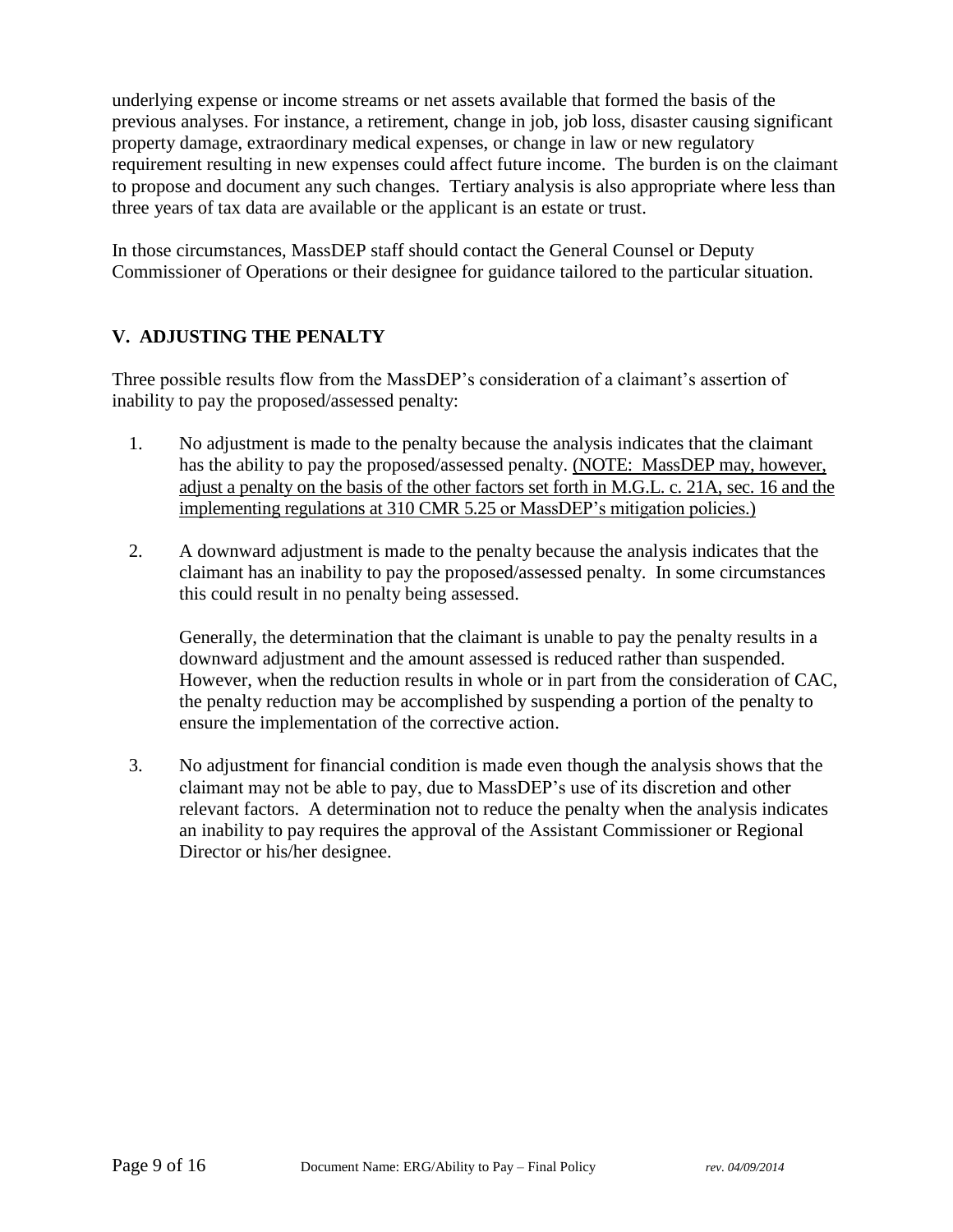# **Appendix A**

# **Detailed Methodology for Cash Flow Analyses – Legal Entity Claimants**

# **1. Initial Analysis**

Staff should use the current version of the MassDEP Cash Flow Analysis spreadsheet to determine the Legal Entity Claimant's ability to pay. For the Initial Analysis, staff should use the information submitted by the claimant on his or her tax returns. The following methodology describes the data entry steps performed by MassDEP staff and explains the calculations and analysis performed by the spreadsheet.

## Part 1: Estimated Available Cash Flow

The first part of the analysis determines the **Estimated Available Cash Flow** for each of the three most recently completed tax years by adding the **taxable income before net operating losses or special deductions** to the **depreciation**. MassDEP staff may conduct this analysis using up to the five most recently completed tax years, if available, but should not use data from fewer than three tax years. If the business has been in existence for less than three years, a tertiary analysis will be necessary.

Step 1A

Open the Cashflow Analysis worksheet and read the instructions! This spreadsheet is available on the Intranet through the Office of Enforcement page http://intranet/OEPA/OEPAhome.htm.

Step 1B

Enter the name of the legal entity, the years for which you have tax returns, and the actual or estimated amount of the corrective action cost (if applicable) in the "Basic Info" tab.

Step 1C

Go to the tab for the type of form the legal entity is using; (e.g., 1120S tab for a corporation that files the 1120S return). (Note: If the business filed different types of returns for different years, you may have to enter data in more than one tab.)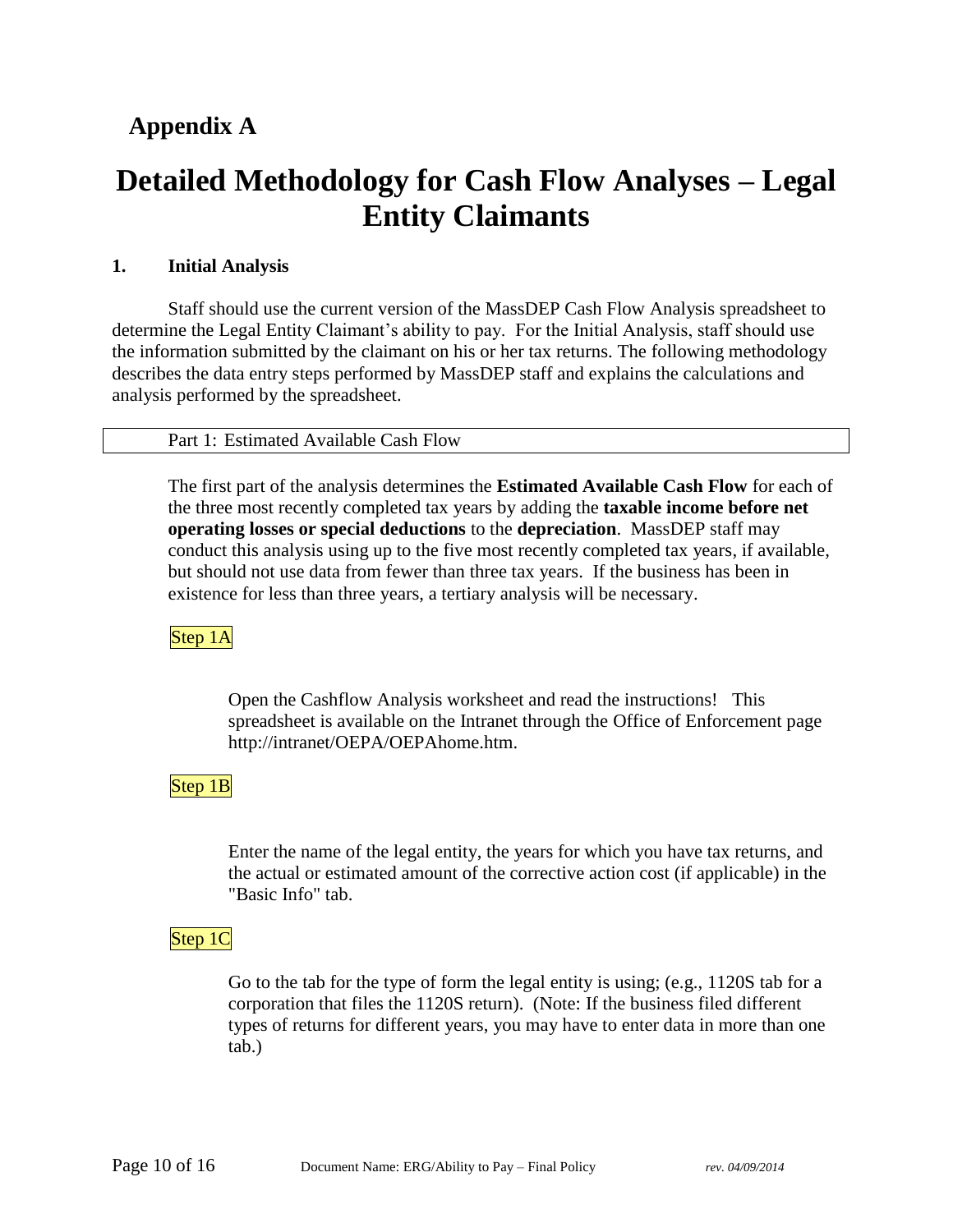From the tax returns for each year, find the entries for **Net Profit** and **Depreciation** and enter them into the colored cells on the spreadsheet where indicated. Depreciation may be located in any one of a number of places on the tax returns, so staff should review them carefully before concluding that no depreciation has been claimed.

In the Initial Analysis tab that corresponds to the number of years of data you entered, the spreadsheet will add the depreciation to the taxable income to calculate the **Estimated Available Cash Flow** for each of the past three to five years.

#### Part 2: Smoothing and Weighting Calculation

Using a standard statistical and economic practice called "smoothing", the estimated available cash flows from the previous calculation are averaged in a way that provides greater weight to the more recent years to arrive at a **Weighted Average Estimated Available Cash Flow**. This calculation smoothes out the year-to-year variability between cash flows and provides the number that forms the basis from which MassDEP calculates the **Five Year Estimated Available Cash Flow**. The calculation uses a smoothing constant of 0.3, which means that for each prior year, the figure is weighted at 70% of the value of the next most recent year (see table below). The weights applied to each year depend on the number of years of recent historical data being used, as shown in the table below.

|                  | Based on 3   | Based on 4   | Based on 5   |
|------------------|--------------|--------------|--------------|
|                  | years of tax | years of tax | years of tax |
|                  | returns      | returns      | returns      |
| Most recent year | 46%          | 39%          | 36%          |
| 1 year older     | 32%          | 28%          | 25%          |
| 2 years older    | 22%          | 19%          | 18%          |
| 3 years older    |              | 14%          | 12%          |
| 4 years older    |              |              | 9%           |

The spreadsheet will multiply the **Estimated Available Cash Flow** determined in Part 1 by the appropriate weight from the table above and sum up the results. This yields the **Weighted Average Estimated Available Cash Flow**.

#### Part 3: Determining Five Year Estimated Available Cash Flow Projection

In this part, the **Weighted Average Estimated Available Cash Flow** from Part 2 is projected five years into the future. The spreadsheet will multiply the **Weighted**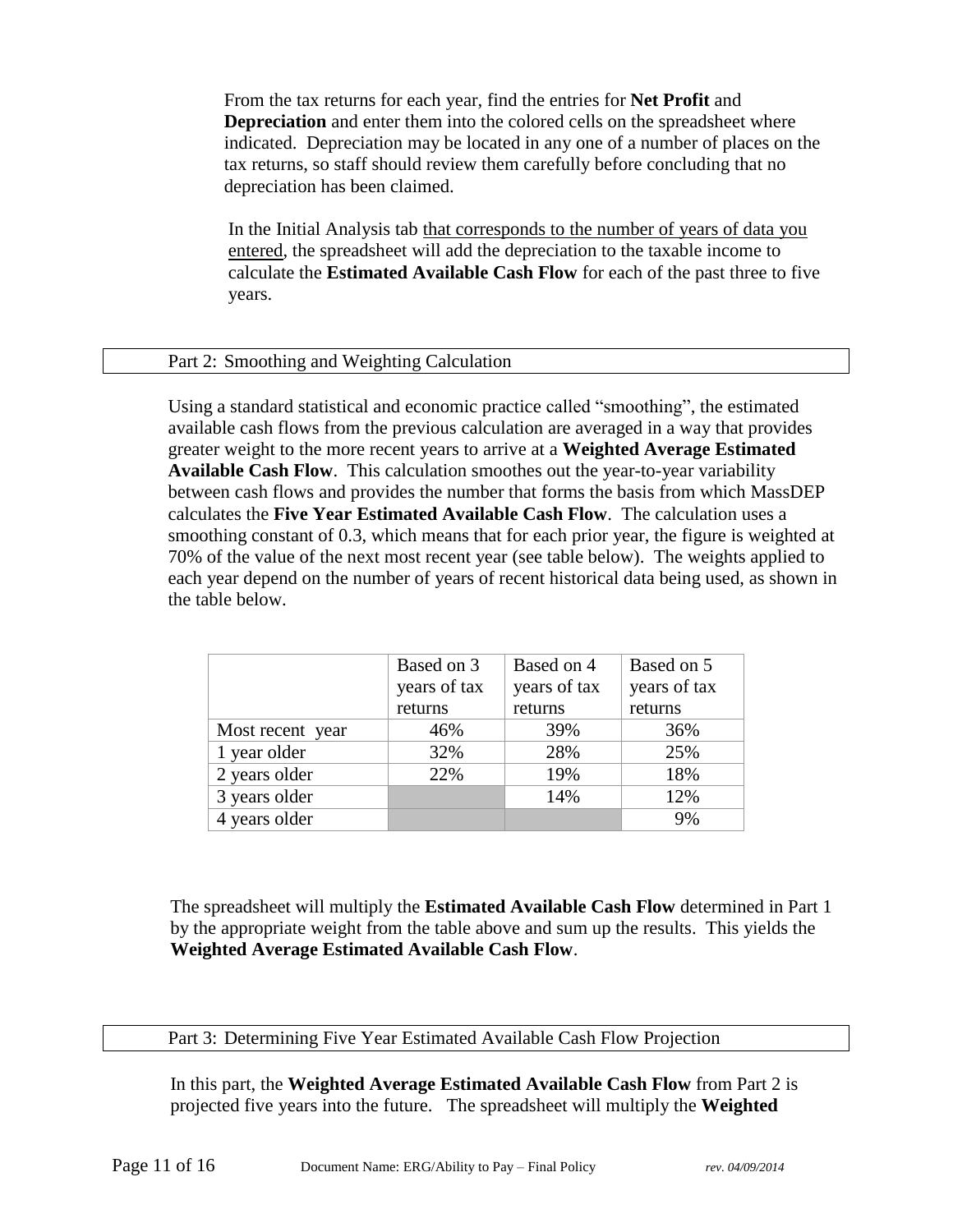**Average Estimated Available Cash Flow** determined in Part 2 by five to determine the **Five Year Estimated Available Cash Flow**.

#### Part 4: Determine Ability To Pay Amount

Rather than seek all of the claimant's future cash flow, MassDEP has decided that a claimant should devote thirty percent (30%) of the **Five Year Estimated** Available Cash Flow Projection to paying the penalty and corrective action costs. This does not mean that MassDEP will automatically allow the claimant to pay the penalty to MassDEP over an extended period of time. Claimants have a number of options to raise the funds to pay the penalty, including but not limited to, seeking private financing to pay the penalty and using the future cash flow to pay off the amount financed, delaying or eliminating future capital expenditures, and reducing discretionary expenditures.

The spreadsheet will multiply the **Five Year Estimated Available Cash Flow** by thirty percent (30%) to determine the amount that MassDEP has determined that the claimant is able to pay for corrective actions and penalties and subtract out the estimated corrective action costs.

#### Step 4A

Go to the Initial Analysis tab that corresponds to the number of years of data you entered for the results of the analysis. The result of the analysis will be shown on that sheet.

#### 2. **Secondary Analysis**

For the Initial Analysis all factual information asserted by the claimant on its tax returns was accepted as being necessary, proper, and reasonable for the operation of the business's primary activity. For the secondary analysis, MassDEP examines the expenses listed on the tax returns to judge whether some expenses may be reduced without significantly impacting the business's ability to operate. If MassDEP determines that adjustments should be made, the disallowed expenses are added to the net income.

#### Part 1: Estimated Available Cash Flow

## Step 1A:

Staff should return to the data entered into the spreadsheet in Steps 1A of the initial analysis and enter the additional data for **Deductions** and **Expenses**. The default calculation adds the total **Deductions** and total **Expenses** to the **Net Profit**.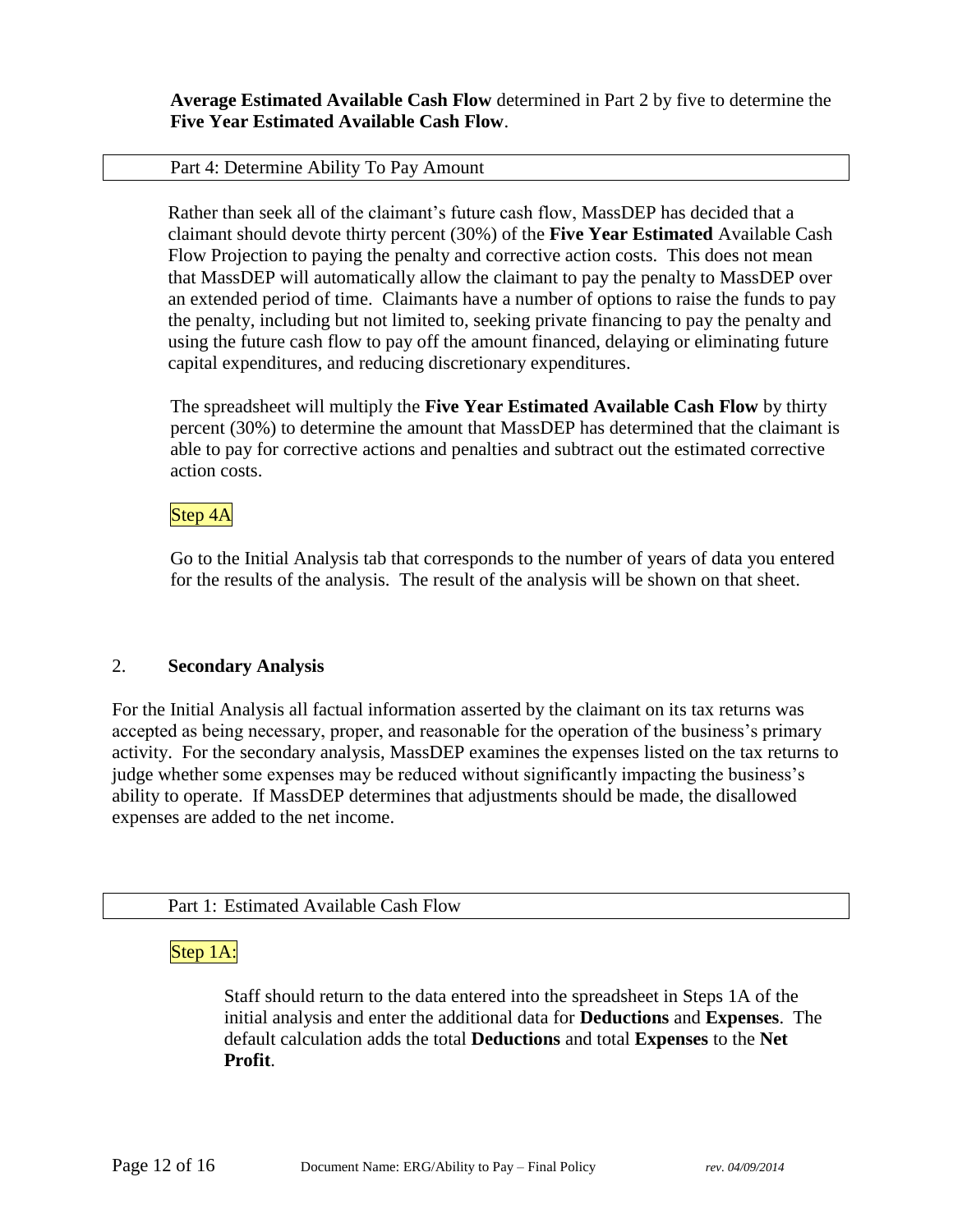# Step 1B:

This step requires MassDEP Staff to use their judgment to determine the portion of expenses that are in excess of those necessary for the claimant's ongoing business operations. MassDEP staff may request that claimants provide additional documentation to substantiate certain questionable expenses. Staff members are welcome to consult with the Department's financial analyst for this determination. Staff may consider excesses in any types of expenses, but are encouraged to give special consideration to expenses for the following: meals and entertainment; travel; gifts; miscellaneous; and compensation of officers.

Enter the amount of the allowed portion of the claimed expenditures into the spreadsheet in the section titled "Allowed Expenses". If nothing is entered, the calculation will disallow all the expenditures. The spreadsheet will add these expenses to the net income and depreciation to determine a new value for the **Estimated Available Cash Flow**.

Part 2-4: Estimated Available Cash Flow

Step 4A

The spreadsheet will repeat Steps 2 through 4 described in the initial analysis using the revised data and the results will be displayed in the Secondary Analysis tab that corresponds to the number of years of data you entered.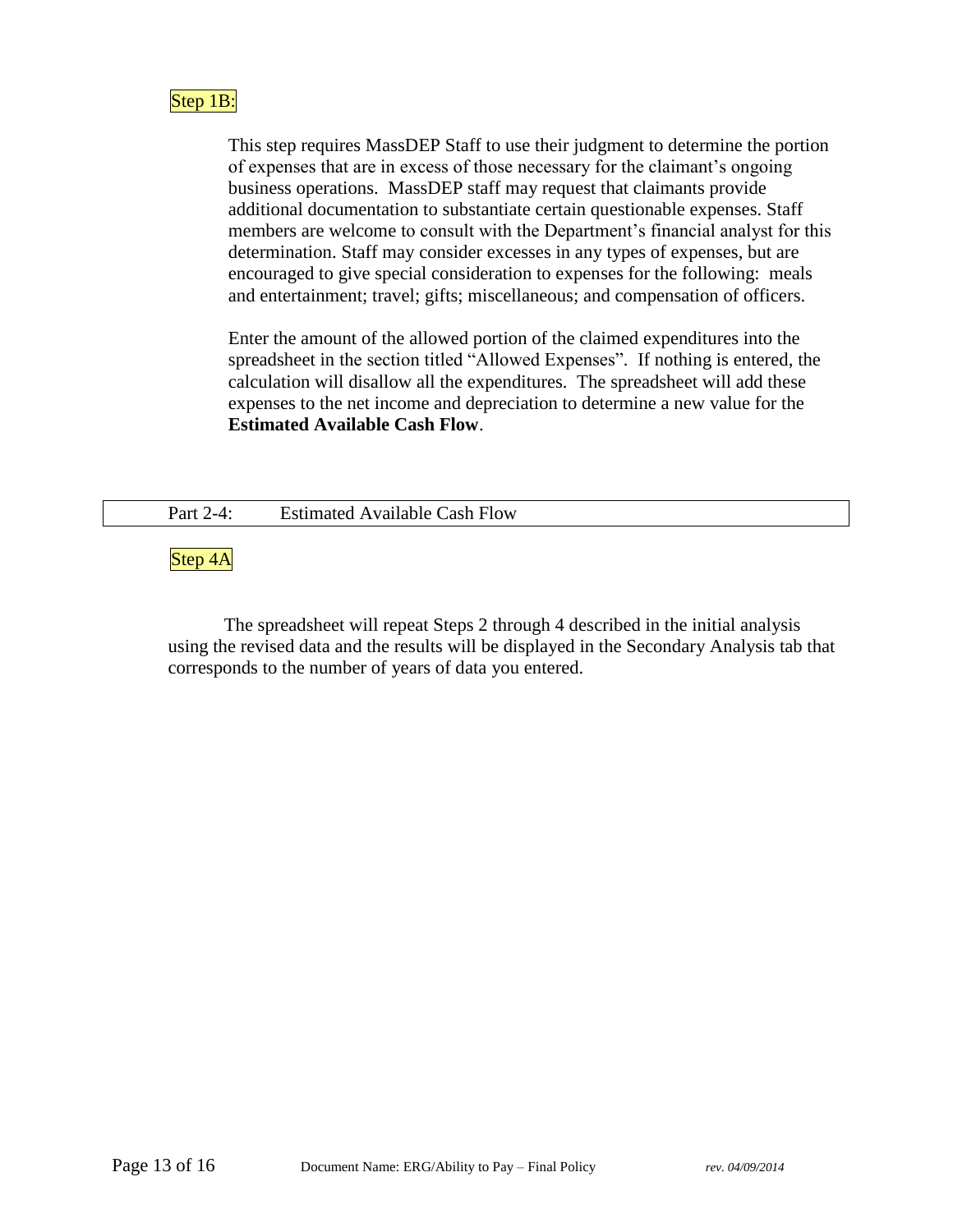# **Appendix B**

# **Detailed Methodology for Cash Flow Analyses – Individual Claimants**

#### **1. Conducting An Initial Analysis of Estimated Available Cash Flow Projection Analysis – For Individuals**

Staff should use the then-current version of the EPA's INDIPAY model to determine the claimant's ability to pay. For assistance with using or interpreting INDIPAY, contact MassDEP's financial analysis manager; training is periodically offered on an as-requested basis. For the Initial Analysis, staff should use the information submitted by the claimant on his or her tax returns and IFDRF. If Corrective Action is required, the estimated CAC should be subtracted from the result of the ability to pay analysis to determine the amount that the claimant is able to pay for the penalty.

# **2. Conducting A Secondary Analysis of Estimated Available Cash Flow Projections – For Individuals**

Staff should consider the reasonableness and necessity of the living expenses listed by the claimant. If some seem excessive, staff can inquire about their appropriateness and make adjustments to the inputs and then conduct the secondary analysis based upon the adjusted figures. Staff should also consider whether other factual pieces of information are supported by other means, such as public records. If staff determine that certain items should be adjusted for the Secondary Analysis, such adjustments should be made and the INDIPAY model should be run again based on the adjusted data. This will result in determining the amount that the claimant is able to pay under the Secondary Estimated Available Projected Cash Flow Analysis. Where an individual claimant generates income or loss from a business or rental property, staff should consult with the Senior Financial Analysis Manager about how to incorporate the income or loss into the analysis.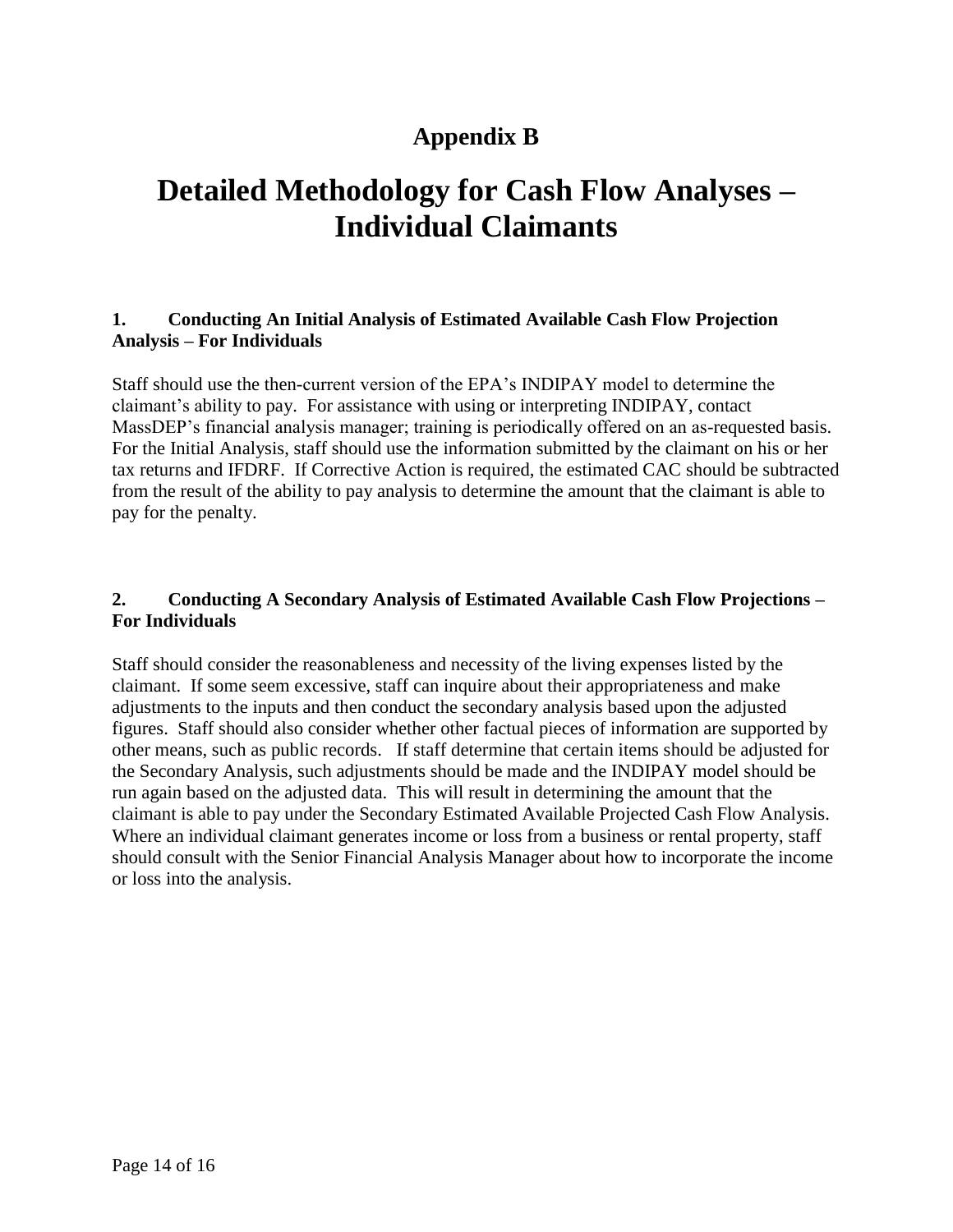# **Appendix C**

# **Detailed Methodology for Legal Entity Net Assets Available Analyses**

#### **1. Initial Analysis**

In conducting the Initial Analysis of Legal Entity Net Assets Available, MassDEP will rely upon the asset and liability information provided by the claimant. Staff should obtain this information from the balance sheets of the federal tax returns.

Assets: Staff should include all assets except those that are listed as exempt in the definition of Net Assets Available. Therefore, staff should not include any listed assets that are necessary for the continuity of claimant's primary business operation, including those used as collateral for outstanding liabilities.

Liabilities: For the initial analysis staff should include all liabilities.

The Legal Entity Net Assets Available is the value of the assets in excess of the liabilities. The value of all Legal Entity Net Assets Available shall be considered available to allow the claimant to pay the proposed/assessed penalty.

## **2. Conducting A Secondary Analysis of Business Net Assets Available**

If the results of the Initial Analysis of Legal Entity Net Assets Available suggest that the claimant may not have the ability to pay the entire penalty amount sought, staff should conduct a more thorough secondary analysis.

Assets: The Initial Analysis accepted the valuation of assets provided by the claimant on its tax returns. These may not represent the fair market value. For the secondary analysis, staff should look more closely at the valuations to determine their accuracy. For example, the balance sheet may show the value of a building after it has been partially or entirely depreciated. The fair market value of the building may be higher. In such a case, the asset values should be revised to reflect the fair market values.

Liabilities: In the secondary analysis, Owner Equity, Paid In Capital, Loans From Shareholders, or any similar item representing a an owner's interest in the entity should be removed from the liabilities. In addition, staff should examine whether other listed liabilities are owed to bona fide entities separate from and not related to the business or its owner.

After making these adjustments, the process described in the Initial Analysis section should be repeated with such revised values.